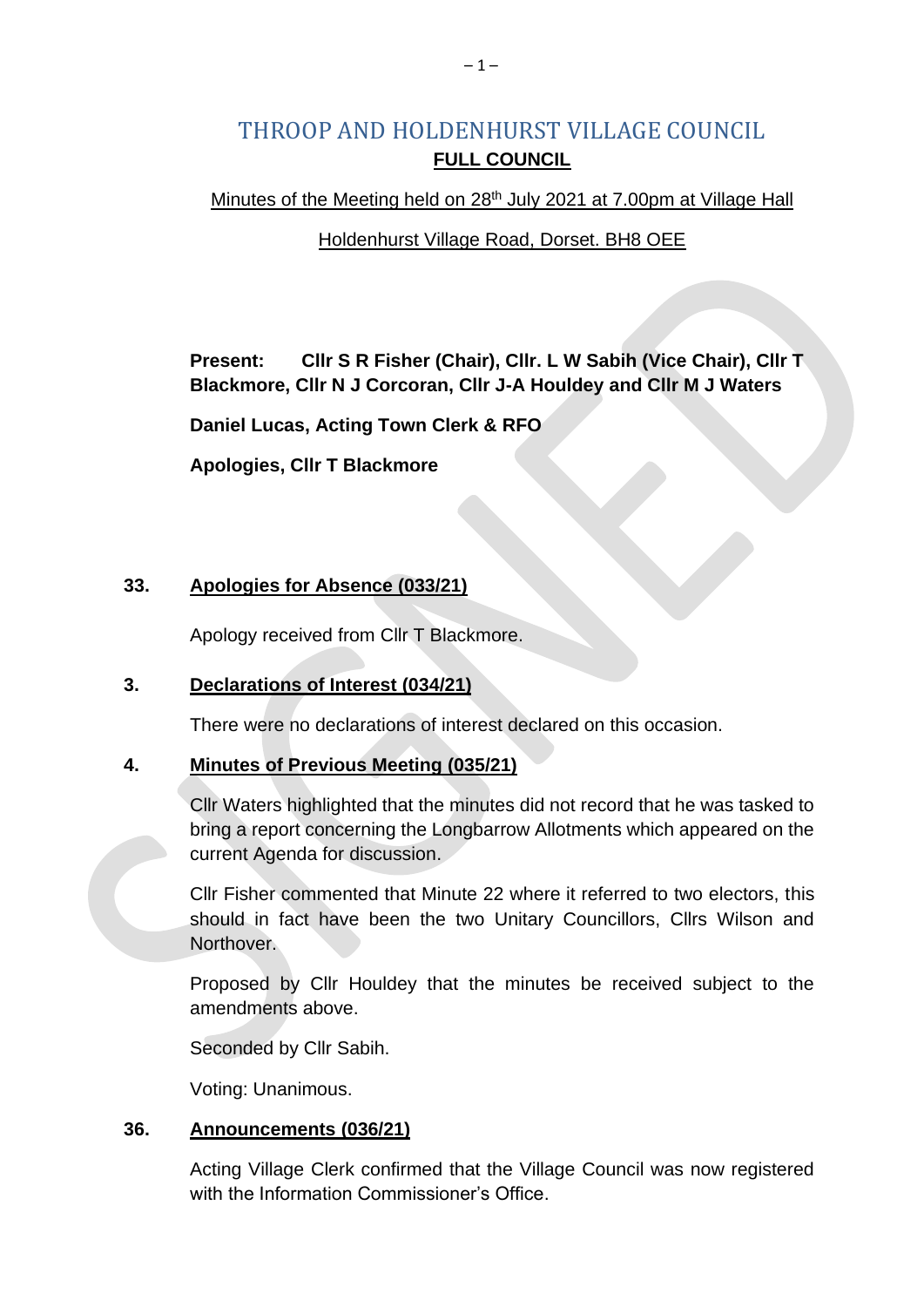#### **37. Public Participation (037/21)**

There were no members of the public who wished to speak on this occasion.

#### **38. Public Questions (038/21)**

There were no public questions on this occasion.

#### **39. Councillor Questions (039/21)**

There were no questions from councillors on this occasion.

Voting: Unanimous.

#### **40. Matters Arising (040/21)**

*Queen's Trees* – Cllr Corcoran advised Council that he is working with BCP Council on this matter. The Village Council does not have the open spaces available to accommodate the trees. He has emailed the necessary BCP Officer/Head of Department and that this is still work in progress.

*Parish Website/Communications* – Cllr Houldey advised Members that work is progressing with the Council's chosen contractor – Aubergine 262Ltd. She reported that it is a big project and she anticipated that it may take two to three months to finalise.

*Allotments –* Cllr Waters produced a report which appeared in the Agenda Pack and appears as "Appendix A" in the Minute book. In talking to the report Cllr Waters remarked that there should be a lease to the Allotment Association but that this has now lapsed. He remarked that progress should be made in drafting a new lease and his report set out the recommendations he wished to make. The recommendations were then read out by Cllr Waters.

The Acting Village Clerk made comment about the recommendations and that they seemed sound, although note was made of the limited Council resources in obtaining the necessary expert legal help here.

Cllr Houldey raised the issue the issue about historic rent being held due to the transfer of the allotments to the Village Council.

Cllr Waters confirmed that he understood this was indeed the case.

Cllr Sabih queried whether we can somehow "piggy-back" on the back of BCP Allotments and whether officers and expertise can be called upon here.

Cllr Waters also observed that he had seen a draft lease but that he is not a lawyer so could not say whether it was fit for purpose. Further discussions were therefore needed.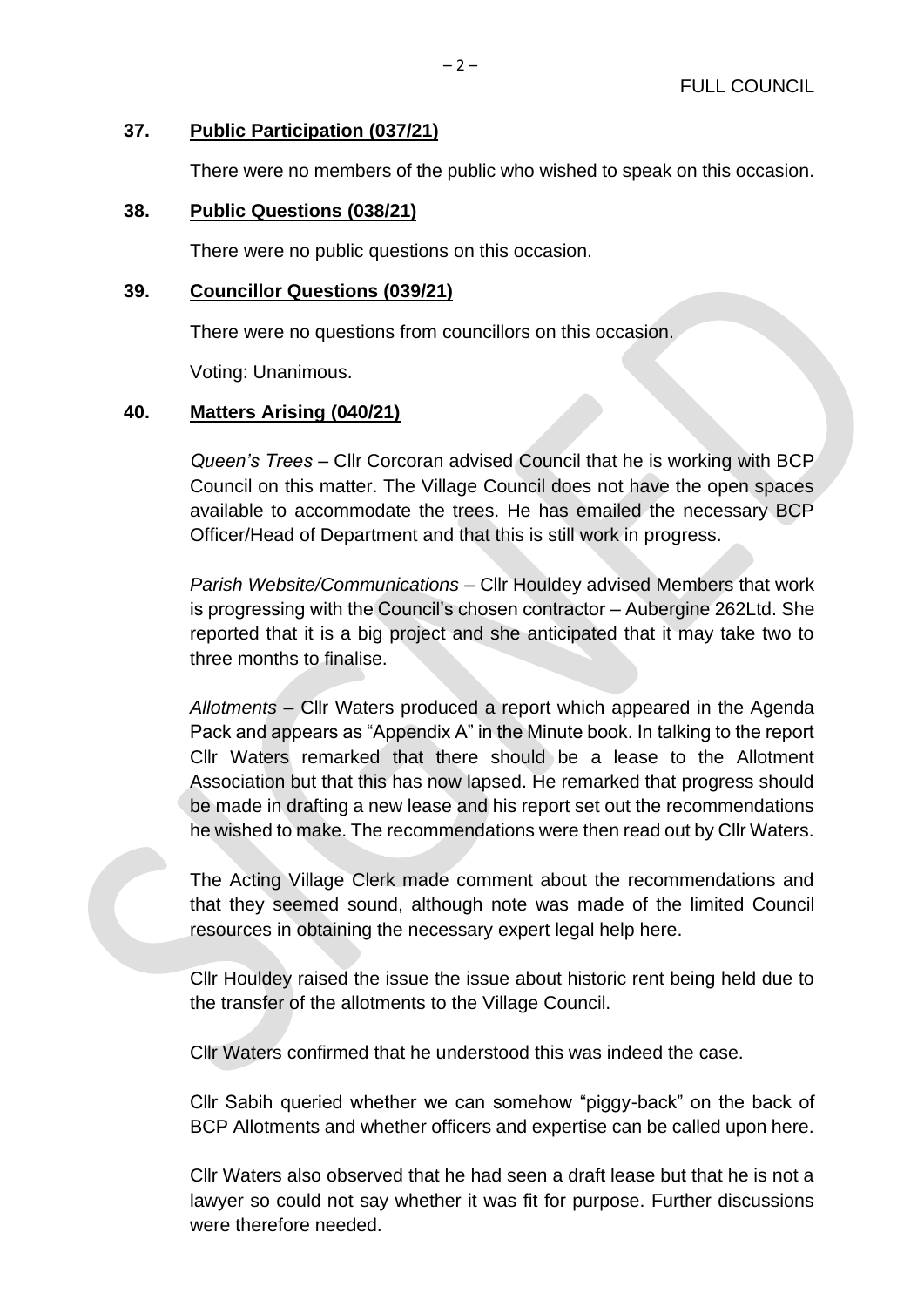An elector at this point intervened to confirm that historic rents were being held.

Cllr Houldey proposed the recommendations as set out in the report. Cllr Storrs Seconded.

Voting Unanimous.

**RESOLVED: Authorise the Council's Clerk to commence the process of drafting and obtaining agreement to the content of a new lease agreement between the Village Council and the Longbarrow Allotments Association.** 

**Delegate authority to the Clerk, in consultation with the Chairman and one other Councillor, to obtain any required professional legal advice, in order to facilitate the drafting of a proposed new lease agreement and to authorise payment of any associated invoices.** 

**Receive a further report from the Clerk seeking final Council agreement of the proposed new lease content and outlining appropriate contract monitoring and management procedures**.

At this stage the Chairman brought Item 17 forward on the agenda due to the members of public present.

### **41. Planning Applications: (041/21)**

**Application: [7-2021-7824-C](https://planning.bournemouth.gov.uk/plandisp.aspx?recno=102223) Hicks Farm Throop Road and land East of Lavender Road and Taylor Drive Bournemouth**

Change of use to Suitable Alternative Natural Greenspace (SANG) together with the formation of an associated car park. Access and infrastructure - Regulation 3 (Revised Application)

Cllr Corcoran opened the debate and stated that the notice seemed to be mopping-up items from May.

Cllr Houldey expressed concern about the website still showing as a "delegated decision" and queried whether this would in fact go to BCP Council's Planning Committee given this status.

Cllr Fisher remarked about the widening of Throop Road to the weir and made reference to the BH Active document where a shared cycle-lane of 3.5m for cyclists and 2m for pedestrians is being implemented. Cllr Fisher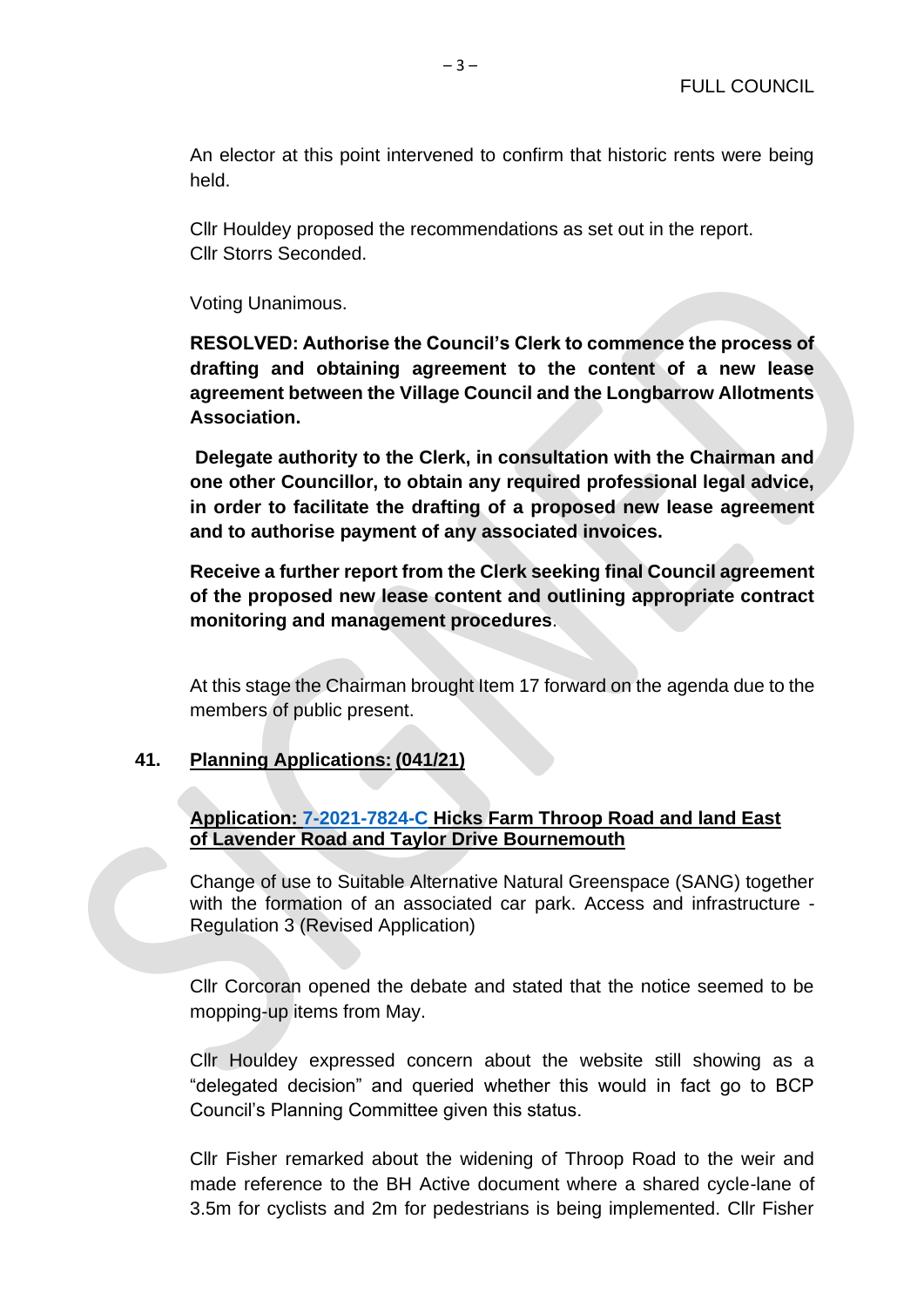explained it was not clear, but it appeared to be a superhighway for cycling. In referring to this document she highlighted that page 13 refers to streetlighting across the field and she felt it would distract wildlife. Comment was also made that this area flood for 3-4 months of the year and that it was too dangerous. Cllr Fisher also expressed that £100million for shared cycleways was set aside at BCP Council.

Cllr Storrs remarked that you can currently get to Hurn with the current footpath so could not understand why BCP would want to do what is proposed.

An elector intervened at this point also and highlighted if this was for commuting purposes what commuters was BCP Council on about.

Cllr Corcoran also added for information that Hurn Parish Council have serious concerns too about the proposal.

Cllr Fisher added further that pedestrians are scared for themselves given the conflict that occurs between shared use with cyclists. She remarked that the SANG application had been changed and that the footpath was now a shared footpath.

An elector intervened and questioned whether they should object again.

Cllr Sabih commented that you should be able to enjoy the countryside. Lights aren't necessary but that cycling was good for mental wellbeing. He added that if it was constructed that breaks in the path should occur for safety reasons and to control speed.

An elector at this stage commented and queried why can't a footpath be placed on Throop Road. The Chairman politely highlighted that this was on the agenda later.

Cllr Corcoran added that commuting habits will change and that the focus should be on safety and that the Council should not object to cycling in principle. He felt it was not a negative to have safe cycleways. He felt that the Council should be careful so as to not be seen as negative to cycling and that there was a difference between cycling for leisure and commuting purposes.

Cllr Houldey felt strongly about looking at alternative crossing points.

The Acting Village Clerk asked Council how it wished to respond.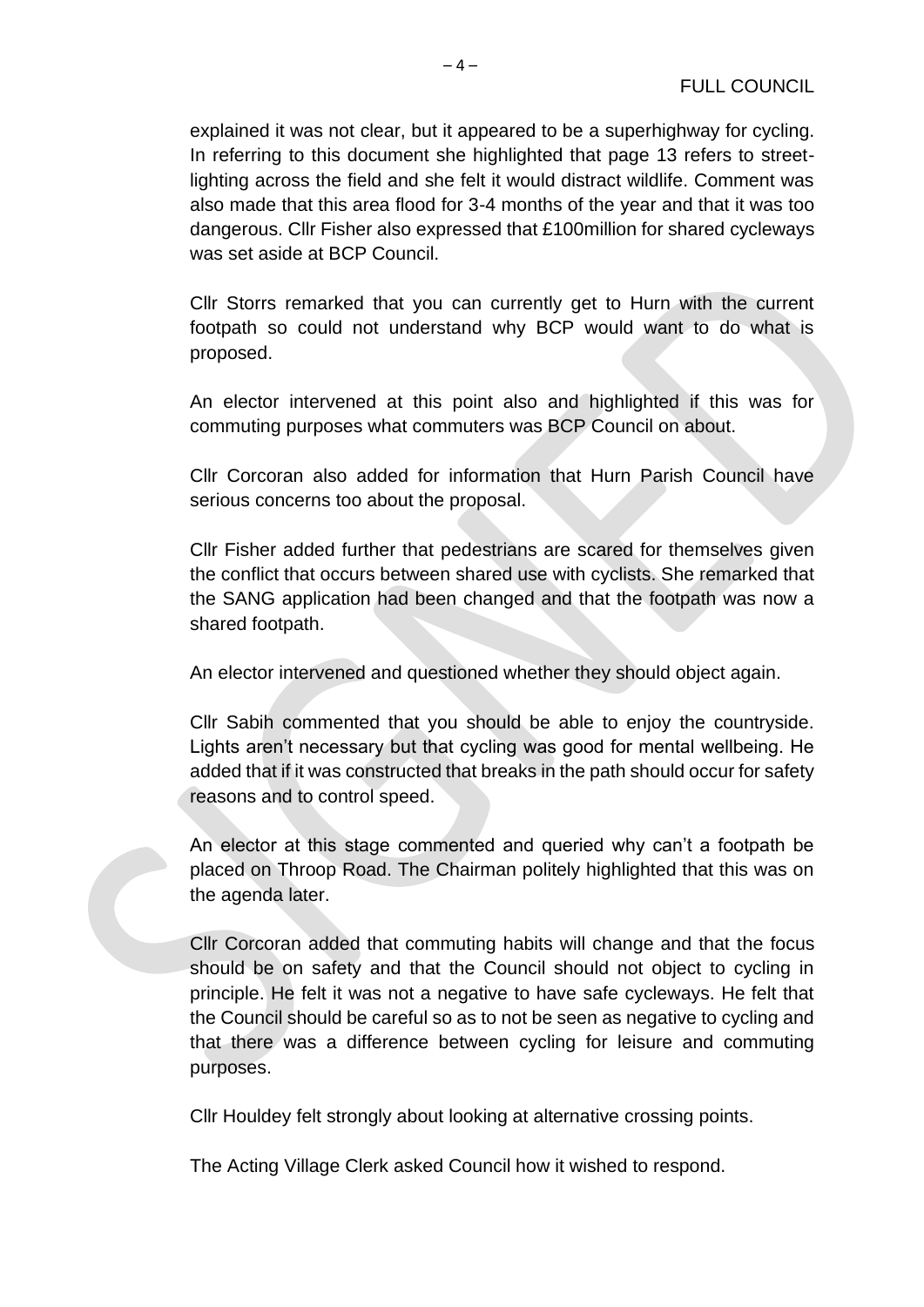It was proposed by Councillor Houldey and Seconded by Cllr Corcoran that we write to BCP Council Planning Department in the strongest terms about the website showing as delegated seeking confirmation that this shall be a committee matter, having already sent an objection to the scheme.

Voting: Unanimous.

# **42. Proposed Footpath in Throop Rd – Via Community Infrastructure Levy Bid process (Unitary Cllr Borthwick). (042/21)**

The Chairman explained that Cllr Borthwick was invited to attend but that he had explained he shall not be attending.

Cllr Storrs opened the debate and explained the routing of the proposed footpath. He felt the reasons for the footpath stemmed around safety concerns and the route itself of the footpath was not the cause of the problem; but those cars and traffic were. He felt that traffic calming measures should be looked at.

An elector intervened and questioned what the point of the allotments to the corner route was.

Cllr Waters explained this was coming from Community Infrastructure Levy and that such large sums of money should not be relied upon.

Cllr Fisher proposed that the Council supports the routing of the footpath at the bank end (Townsend to Westfield) but that reservations should be expressed about the route from the allotments to the end of the route, especially concerning safety of footpath users here.

Cllr Storrs seconded the proposal.

The proposition was put to the vote.

Voting Unanimous.

**RESOLVED. That the Council supports supports the routing of the footpath at the bank end (Townsend to Westfield) but that reservations be expressed about the route from the allotments to the end of the route, especially concerning safety of footpath users here.**

# **43. Proposal for Village Council Noticeboard in Holdenhurst (043/21)**

Cllr Sabih explained that there was a need for a Village Noticeboard in Holdenhurst and that the principle of a noticeboard should be supported by the Council. He proposed that a noticeboard be purchased.

Cllr Houldey seconded the proposition.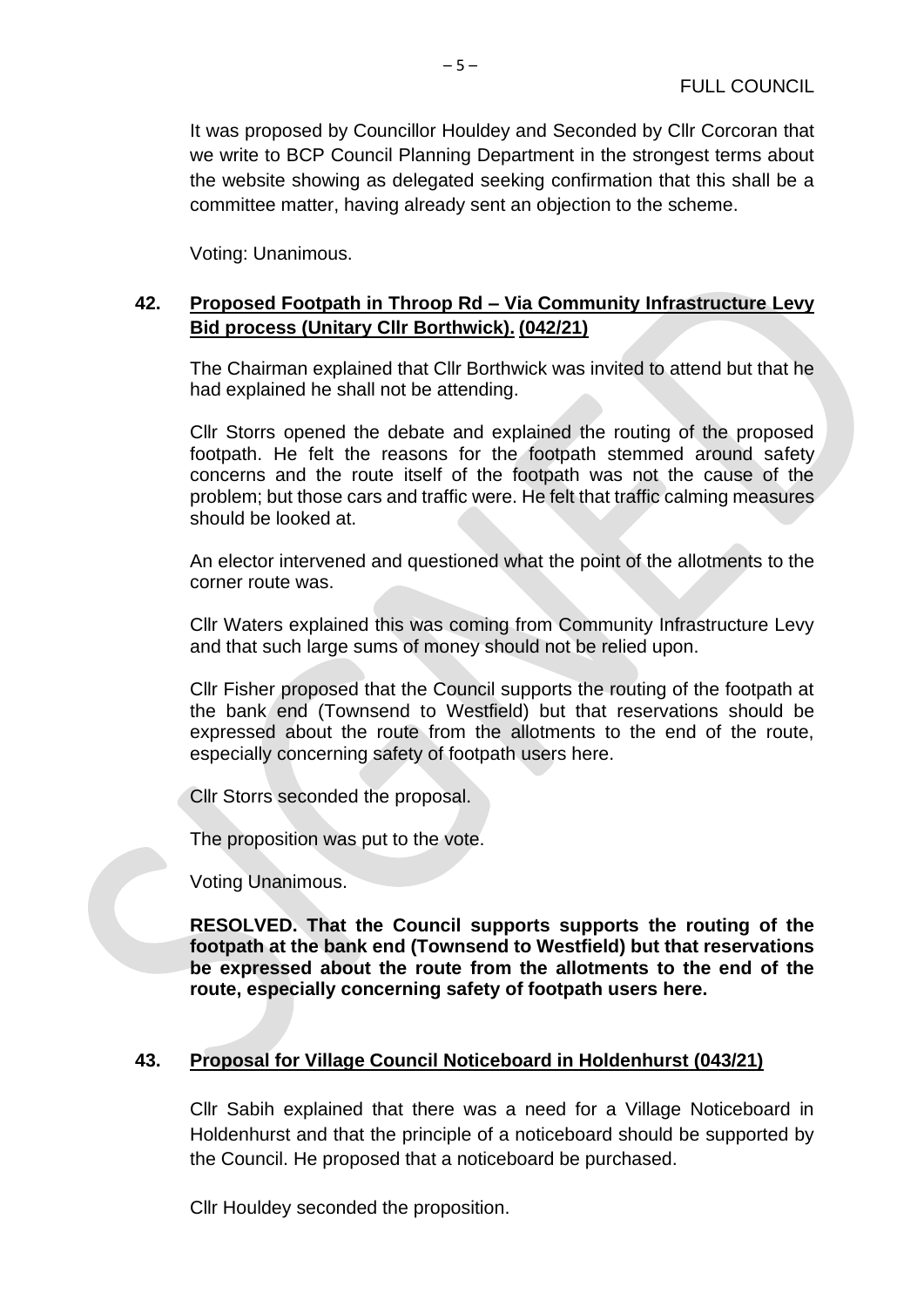Voting: Unanimous.

### **44. Throop War Memorial – Letter received from an elector (044/21)**

A letter was received from an elector about a Throop War memorial which appeared in the Agenda Pack and appears as "Appendix B" to the minutes for the minute book. The elector spoke to the item and felt it was a good idea to have somewhere to go and reflect to respect the fallen. She also explained that someone had offered to make a good donation to this cause.

Cllr Fisher added that it had been a matter which has taken many years to come to fruition.

Cllr Corcoran explained there was a wooden memorial in the church and that he had seen a quotation for £1150 +VAT would be required to replicate this for an outdoor memorial.

Cllr Fisher explained that a bench could also be considered, and she was of the opinion that it should be self-supported via donations or good will contributions from the community given the limited precept and Council resources available.

Cllr Waters felt this was a good idea for a small working group for councillors and electors to work together on.

Cllr Storrs commented that the Royal British Legion may be able to assist and felt the memorial should be those who had fallen in all conflictions and not just the first and second world wars.

Cllr Corcoran proposed that a working group be established with a quorum of 3 cllrs and a maximum of 4 be created and that those members of the public who wished to assist also be included.

Cllr Houldey Seconded the proposal.

Voting Unanimous.

**RESOLVED: that a working group be established to look at the provision of a Throop War memorial with a quorum of 3 cllrs and a maximum of 4 be created and that those members of the public who wished to assist also be included.**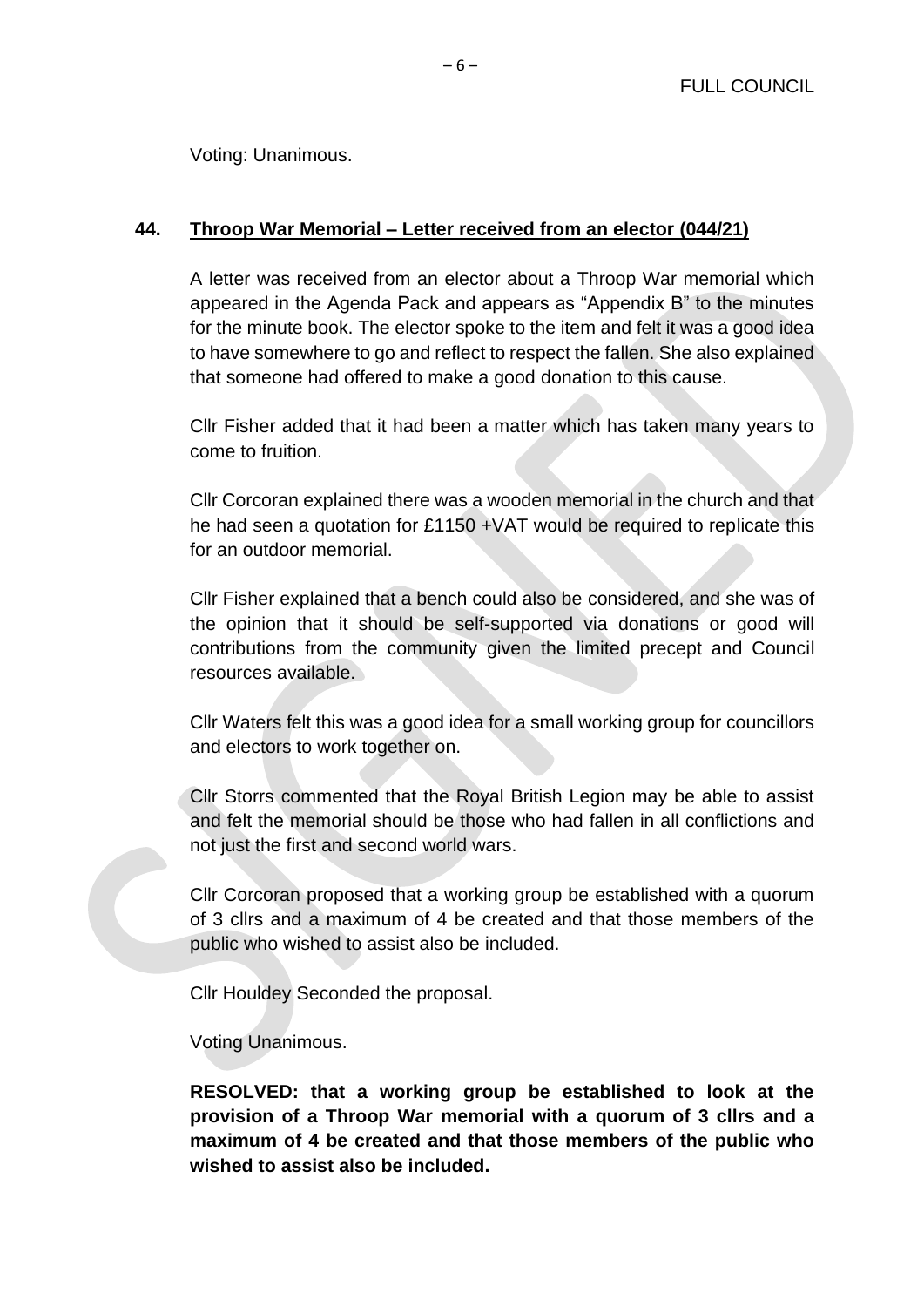### **45. Holdenhurst Neighbourhood Watch Scheme (045/21)**

An elector presented to Council for information about the neighbourhood watch scheme. She felt strongly that it brought the village together and gave a sense of cohesion and as if residents felt like they belong. She explained the scheme and how the police advise to report anything to them no matter how small. She commented that Townsend was a problem in 2001 and it has now been resolved with resources and working together. She also highlighted the recent incidents of the church hall windows being smashed and the targeting of the stables. She also added that technology has also advanced, and that WhatsApp was a good tool here. She further commented that a Resilient Community Co-Ordinator had been identified and that they can help with signs and stickers and publication etc…She stressed that residents should not tackle people but of course to call the police. The elector also felt this could be accommodated on the Village Council's emerging website.

A second elector added to the topic by stating that there was something in existence at Willow Mead.

Cllr Waters felt that the Village Council should have an over-arching say.

All members felt that the website can and should accommodate the Neighbour Watch Scheme and can assist if necessary. Voting: unanimous

# **46. Identified Future BCP Council Initiatives within Village Council area (046/21)**

A338 – Cllr Sabih commented that the road-over was still being discussed but currently unfunded.

Stour Valley Park – Cllr Fisher remarked from Christchurch to Wimborne and beyond well-funded with the centre on Hicks Farm.

Throop SANG – Cllr Fisher remarked there may be further SANG's required in the area.

Burial Grant it was noted that there maybe potential for 10,000 graves at the Muscliffe Lane site.

Future Residential Housing – Cllr Fisher commented that members and the public should keep an eye out for the Issues and Options Consultation on BCP Council's emerging Local Plan.

# **47. Identified Future Village Council Initiatives (047/21)**